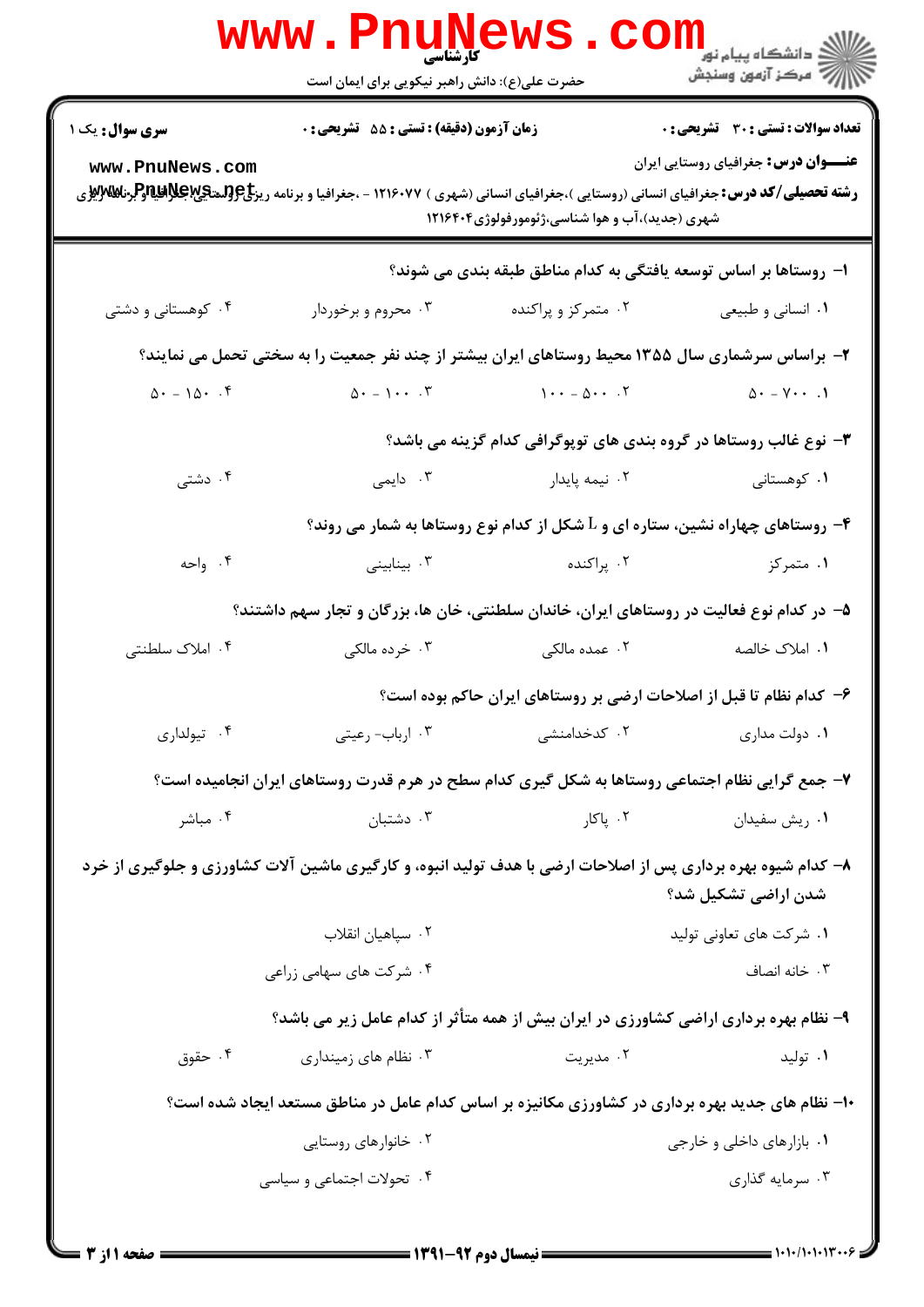|                        | <b>www.PnuNews</b><br>ڪ دانشڪاه پيا <sub>م</sub> نور<br><mark>ر</mark> ∕ مرڪز آزمون وسنڊش                    |                                                     |                                                                                  |
|------------------------|--------------------------------------------------------------------------------------------------------------|-----------------------------------------------------|----------------------------------------------------------------------------------|
|                        | حضرت علی(ع): دانش راهبر نیکویی برای ایمان است                                                                |                                                     |                                                                                  |
| <b>سری سوال : ۱ یک</b> | زمان آزمون (دقیقه) : تستی : 55 آتشریحی : 0                                                                   |                                                     | <b>تعداد سوالات : تستی : 30 ٪ تشریحی : 0</b>                                     |
| www.PnuNews.com        |                                                                                                              | شهری (جدید)،آب و هوا شناسی،ژئومورفولوژی۲۱۶۴۰۴       | <b>عنـــوان درس:</b> جغرافیای روستایی ایران                                      |
|                        | 1۱– در کدام روش بهره برداری سنتی، قرارداد رسمی یا غیررسمی بین مالک و زارع برای سهم بری از تولیدات کشاورزی بر |                                                     | اساس ارزش داده ها منعقد می گردد؟                                                 |
| ۰۴ مزارعه              | ۰۳ نصفه کاری                                                                                                 | ۰۲ تلمبه کاری                                       | ٠١. اجاره داري                                                                   |
|                        |                                                                                                              |                                                     | <b>۱۲</b> - علت وجودی نسق زراعی در ایران چیست؟                                   |
| ۰۴ بهره مالکانه        | ۰۳ خرده مالکی                                                                                                | ۰۲ کار گروهی                                        | ٠١ كمبود عوامل توليد                                                             |
|                        |                                                                                                              |                                                     | ۱۳- شیب قنات علاوه بر اختلاف ارتفاع مزرعه و کف مادر چاه به کدام عامل بستگی دارد؟ |
| ۰۴ توپوگرافي           | ۰۳ تعداد گمانه ها                                                                                            | ۰۲ طول قنات                                         | <b>۱.</b> دبی آب                                                                 |
|                        |                                                                                                              |                                                     | ۱۴– کدامیک از چاه های زیر در ارتباط با ساختمان زمین حادث می شوند؟                |
|                        | ۰۲ چاه های نیمه عمیق                                                                                         |                                                     | ۰۱ چاه های عمیق                                                                  |
|                        | ۰۴ چاه های نیمه عمیق عمودی                                                                                   |                                                     | ۰۳ چاه های آرتزین                                                                |
|                        |                                                                                                              |                                                     | 15- منبع تغذیه کدامیک از قنات های زیر رودخانه های دایمی می باشد؟                 |
| ۰۴ سدی                 | ۰۳ چشمه                                                                                                      | ۰۲ منگل                                             | ۰۱ موتوری                                                                        |
|                        |                                                                                                              |                                                     | ۱۶- حفر تعداد زیاد چاه های عمیق کدامیک از پیامدی زیر را موجب می شود؟             |
|                        | ۰۲ استخراج آبهای عمیق                                                                                        |                                                     | ۰۱ متروک شدن قنوات                                                               |
|                        | ۰۴ زایل شدن سرمایه گذاری ها                                                                                  |                                                     | ۰۳ آبادانی روستاها                                                               |
|                        |                                                                                                              |                                                     | ۱۷– کدام گزینه به تعریف معنایی اصلاحات ارضی اشاره دارد؟                          |
|                        | ٠٢ تحول ساخت طبقاتي جامعه                                                                                    | ٠١ تغيير هرم قدرت روستاها                           |                                                                                  |
|                        | ۰۴ توسعه پایدار سکونتگاهی                                                                                    | ۰۳ توزیع مجدد زمین به نفع رعایا                     |                                                                                  |
|                        |                                                                                                              |                                                     | ۱۸- سرشماری عمومی به طور علمی در کدامیک از کشورهای زیر انجام گرفته است؟          |
| ۰۴ آلمان               | سوئيس $\cdot$ ۳                                                                                              | ۰۲ سوئد                                             | ۰۱ فرانسه                                                                        |
|                        |                                                                                                              |                                                     | ۱۹- کدام گزینه ارزیابی سازمان برنامه و بودجه از عملکرد شرکت های تعاونی می باشد؟  |
| ۰۴ در حال بررسی        | ۰۳ متوقف شده                                                                                                 | ۰۲ شکست خورده                                       | ٠١. موفقيت آميز                                                                  |
|                        |                                                                                                              |                                                     | <b>۲۰</b> - فروش محصول به نصف قیمت و قبل از برداشت چه نام دارد؟                  |
| ۰۴ سوبسید              | ۰۳ سلف خری                                                                                                   | ۰۲ پیشه وری                                         | ٠١. معامله                                                                       |
| = صفحه 12; 3           |                                                                                                              | <b>ـــــــــــــــ نیمسال دوم ۹۲-۱۳۹۱ ـــــــــ</b> | $1 - 1 - 11 - 11 + 11 - 9 =$                                                     |